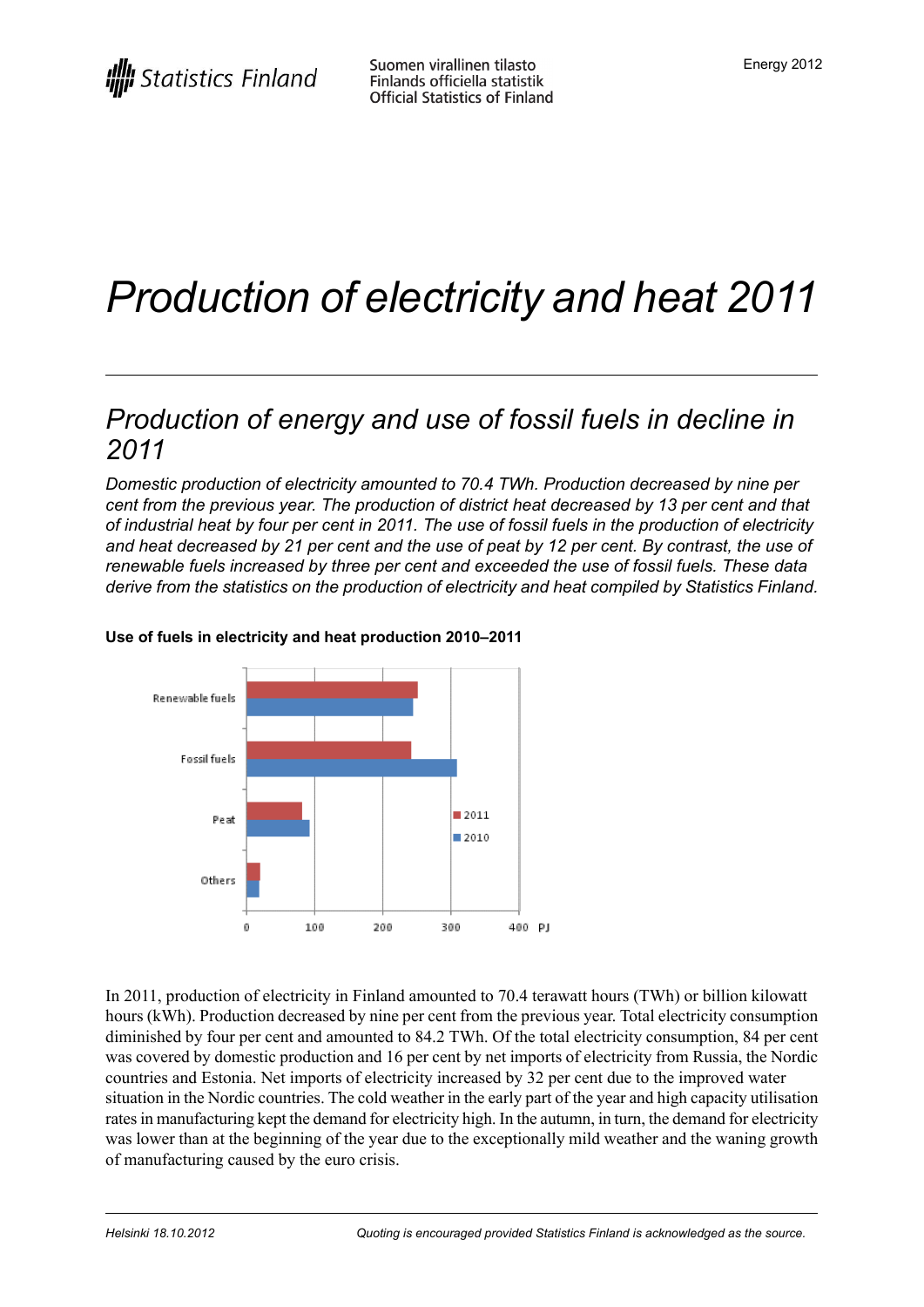Altogether 33 per cent of electricity produced in Finland was produced with renewable energy sources. Around one-half of this was produced with hydro power and almost all of the remainder with wood. Thirty-two per cent of the production of electricity was covered with nuclear power, 27 per cent with fossil fuels and seven per cent with peat. The amounts of electricity produced with fossil fuels and peat decreased from the previous year. The biggest decrease was seen in electricity produced with coal.

|                                    |      | Electricity, TWh District heat, TWh Industrial heat, | <b>TWh</b> | Total fuels used, PJ <sup>1)</sup> |
|------------------------------------|------|------------------------------------------------------|------------|------------------------------------|
| Separate production of electricity |      |                                                      |            |                                    |
| - Hydro power                      | 12.3 |                                                      |            |                                    |
| - Wind power                       | 0.5  | -                                                    |            |                                    |
| - Nuclear power                    | 22.3 |                                                      |            |                                    |
| - Condensing power $^{2)}$         | 9.8  | -                                                    |            | 100.4                              |
| - Total                            | 44.8 |                                                      |            | 100.4                              |
| Combined heat and power production | 25.5 | 26.0                                                 | 44.8       | 426.0                              |
| Separate heat production           |      | 8.0                                                  | 7.8        | 68.4                               |
| <b>Total production</b>            | 70.4 | 34.0                                                 | 52.6       | 594.8                              |
| Net imports of electricity         | 13.9 |                                                      |            |                                    |
| <b>Total</b>                       | 84.2 | 34.0                                                 | 52.6       | 594.8                              |

#### **Electricity and heat production by production mode in 2011**

1) In calculating total primary energy used, hydro power, wind power and net imports of electricity are made commensurate with fuels according to directly obtained electricity (3.6 PJ/TWh). Total nuclear energy used is calculated at the efficiency ratio of 33 per cent from produced nuclear power (10.91 PJ/TWh).

2) Condensing power includes condensing power plants, shares of condensing electricity of combined heat and power production plants, and peak gas turbines and similar separate electricity production plants.

Production of district heat amounted to 34.0 TWh in 2011. Production decreased by 13 per cent from the previous year. The consumption of district heat diminished from the previous year as the autumn was exceptionally mild according to the Finnish Meteorological Institute. More than half of the district heat was produced with fossil fuels, although the amount of district heat produced with fossil fuels decreased by almost 20 per cent from the previous year. The individual fuel that was used most in the production of district heat was natural gas.

Production of industrial heat amounted to 56.2 TWh in 2011. Production decreased by four per cent from the previous year. As in the previous years, lower than normal amounts of industrial heat were used. Over 60 per cent of the heat used by industry was produced with renewable fuels. The individual fuel that was used most was black liquor from the forest industry.

The statistics on the production of electricity and heat cover almost the entire production of electricity connected to the grid. Solar electricity has not yet been added to the statistics. The statistics do not cover small district heating plants or the heat production of small industrial enterprises.

Links:

Statistics Finland's inquiry on [production](http://tilastokeskus.fi/keruu/ene/index_en.html) of electricity and heat

Finnish Energy [Industries](http://www.energia.fi/en/statistics-and-publications/electricity-statistics)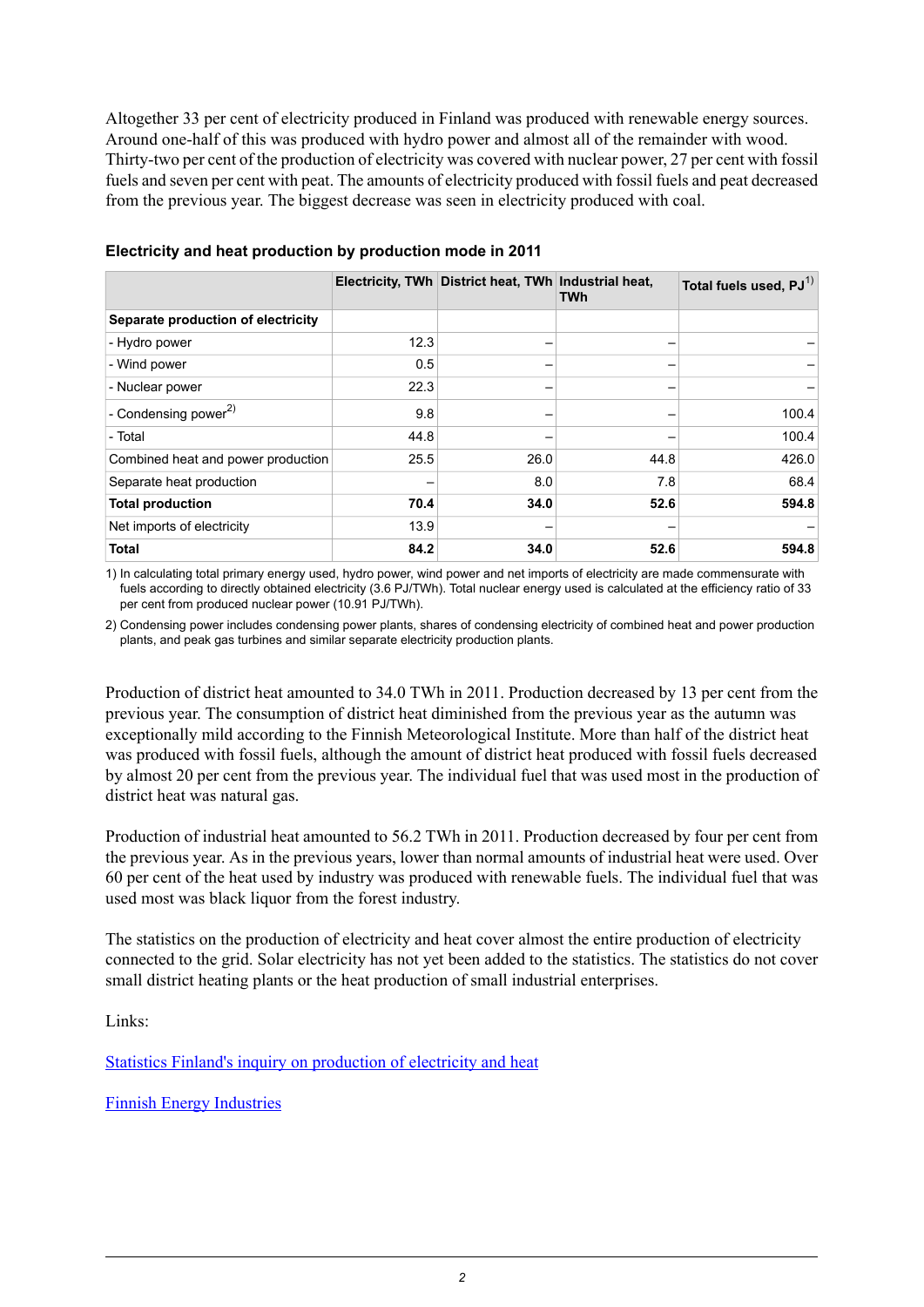## *Contents*

## *Tables*

### **Appendix tables**

## *Figures*

| <b>Appendix figures</b> |  |
|-------------------------|--|
|                         |  |
|                         |  |
|                         |  |
|                         |  |
|                         |  |
|                         |  |
|                         |  |
|                         |  |
|                         |  |
|                         |  |
|                         |  |
|                         |  |
|                         |  |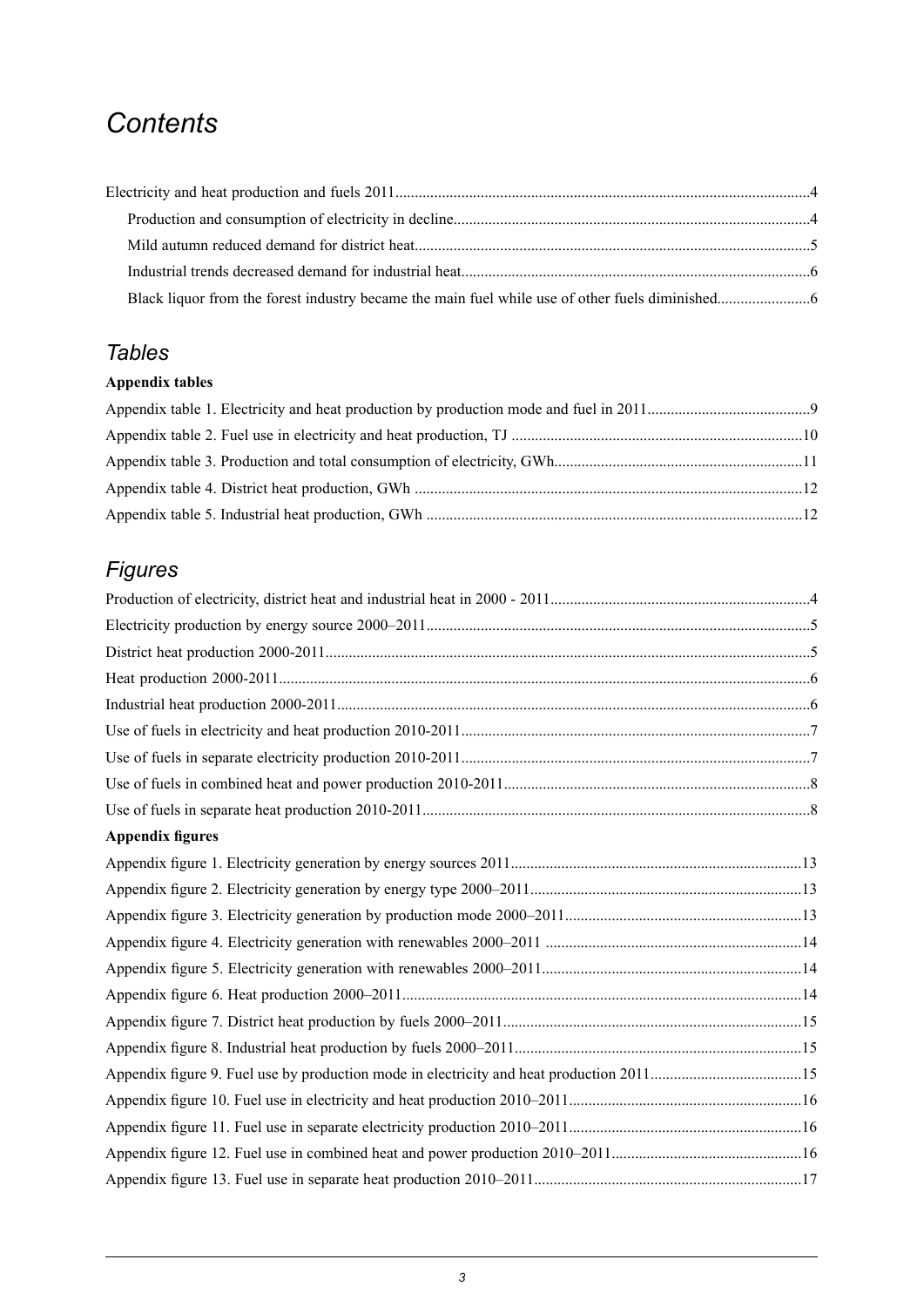## <span id="page-3-0"></span>*Electricity and heat production and fuels 2011*

## <span id="page-3-1"></span>*Production and consumption of electricity in decline*

Total electricity consumption fell by four per cent from the previous year and amounted to 84.2 terawatt hours (TWh), or billion kilowatt hours (kWh). Of this consumption, 84 per cent was covered by domestic production and 16 per cent with net imports of electricity. Electricity is imported to Finland from the Nordic countries, Russia and Estonia. Electricity is also exported from Finland to other Nordic countries and Estonia. The net exports of electricity to the Nordic countries of the past few years turned into net imports in summer 2011. The availability of hydro power grew from the previous years in Sweden and Norway and the production of nuclear power also increased in Sweden. Relatively standard amounts of electricity have been imported from Russia in recent years but towards the end of 2011, the amount of electricity imported from Russia decreased due to the deregulation of the electricity market and risen prices. Net imports of electricity grew by 32 per cent from the previous year. Net imports are calculated by deducting exports from imports.



<span id="page-3-2"></span>**Production of electricity, district heat and industrial heat in 2000 - 2011**

With regard to electricity consumption, the year divided into two. The cold weather in the early part of the year and high capacity utilisation rates in manufacturing kept the demand for electricity high. According to the Finnish Meteorological Institute, autumn 2011 was exceptionally mild, and the euro crisis slowed down and partly reversed growth in manufacturing. According to Statistics Finland's Volume Index of Industrial Output, total industrial output grew by barely one per cent in Finland in 2011. Among the electricity-intensive industries, preliminary year-on-year change indicated decline for the forest industry. By contrast, the year-on-year changes of the indices for the chemical and metal industries showed growth from the previous year.

In 2011, the volume of electricity produced in Finland amounted to 70.4 TWh. Production decreased by nine per cent from the previous year. Separate production of electricity by condensing plants decreased by 31 per cent. The volume of the production of condensing electricity fluctuates according to the demand for electricity and the availability of hydro power in the Nordic countries. Nine per cent less electricity was produced with combined heat and power production and four per cent less with hydro power. The amount of electricity produced with nuclear power remained quite constant at 22 TWh in Finland. Thirty-two per cent of the electricity produced in Finland was produced with nuclear power in 2011, which was two per cent more than in the year before. The amount of wind power, in turn, grew to 0.481 TWh due to new wind power plants. The growth from the previous year was 64 per cent but the share of wind power of all electricity production is just under one per cent.

The amount of electricity produced with fossil fuels diminished by one-quarter. Electricity produced with coal declined most, by 33 per cent. The share of electricity produced with fossil fuels fell to 27 per cent.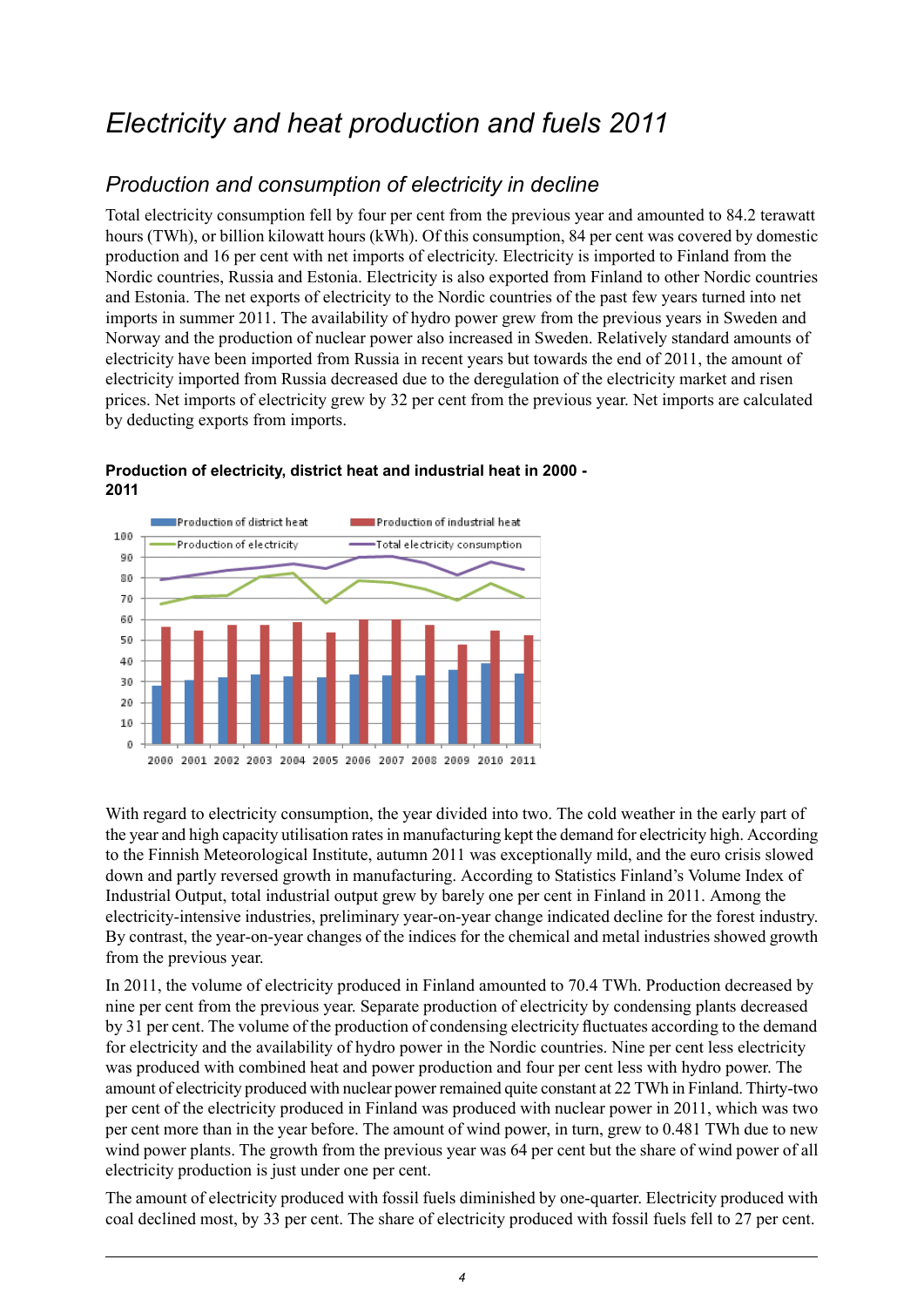Electricity produced with peat accounted for seven per cent of electricity production. Thirty-three per cent of the electricity produced in Finland was produced with renewable energy sources. Around one-half of this was produced with hydro power and almost all of the remainder with wood. Wood, or wood-based fuels comprise wood fuels, so-called black liquor from the forest industry that originates from the processes of the pulp industry, and other wood-based fuels such as odour gases from of paper and forest industries. Seven per cent of electricity was produced with both black liquor and with other wood fuels, i.e. 14 per cent in all.



## <span id="page-4-1"></span>**Electricity production by energy source 2000–2011**

## <span id="page-4-0"></span>*Mild autumn reduced demand for district heat*

Production of district heat amounted to 34.0 TWh in 2011. Production decreased by 13 per cent from the previous year. As in the previous year, the need for space heating energy was high due to the cold early part of the year. In 2011, the consumption of district heat diminished from the previous year as, in deviation from the previous year, the autumn was exceptionally mild according to the Finnish Meteorological Institute. In 2010, the demand for district heat was record high, for the autumn was also cold.

<span id="page-4-2"></span>Fifty-five per cent of district heat was produced with fossil fuels. One-half of this was produced with natural gas. District heat produced with peat accounted for 18 per cent of total production. The amounts of district heat produced with fossil fuels and peat diminished by more than average; by 18 per cent each. The share of district heat produced with renewable fuels rose to 23 per cent. The change from the year before was three per cent. Less district heat was produced especially with oil, natural gas and peat.



#### **District heat production 2000-2011**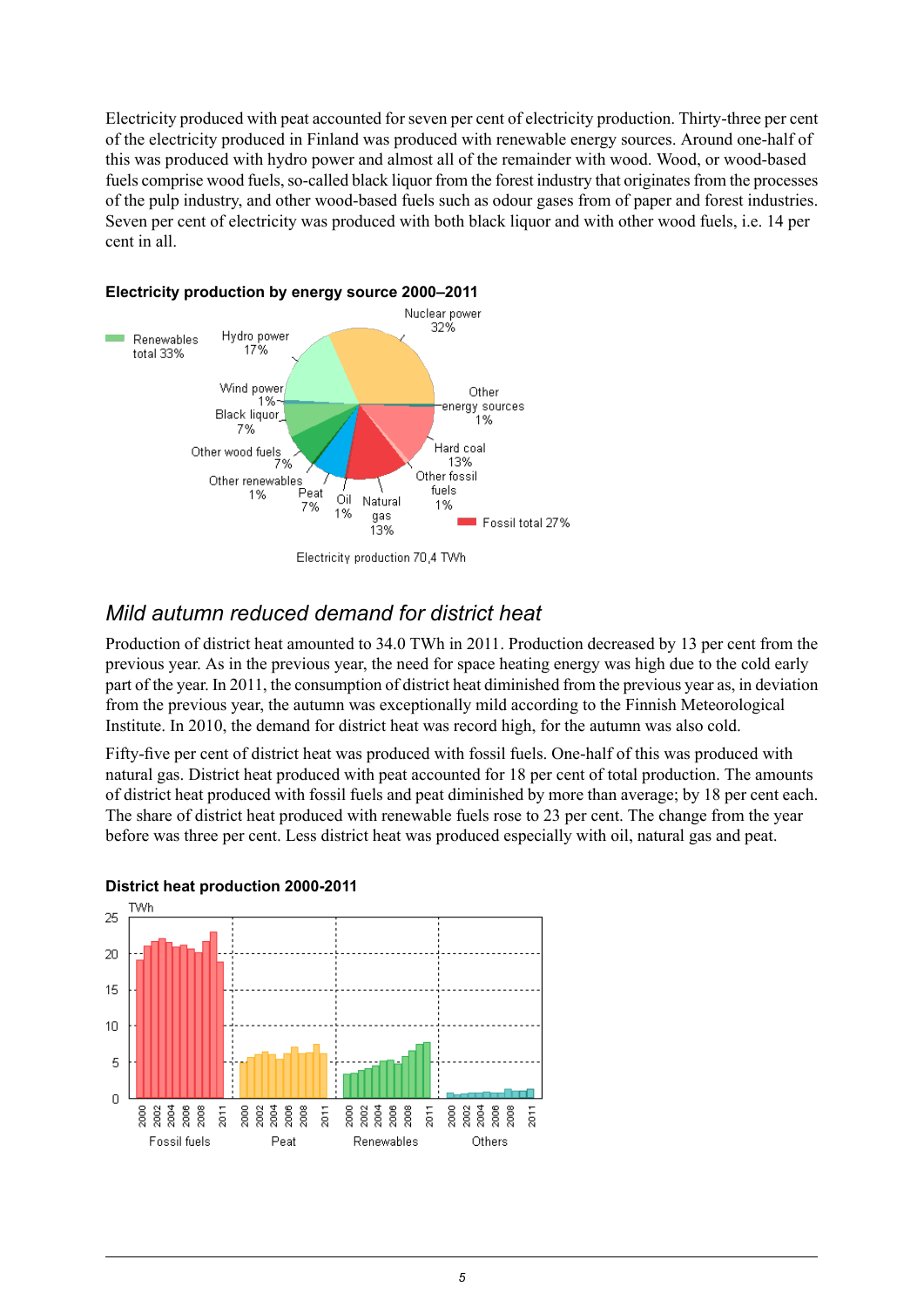#### <span id="page-5-2"></span>**Heat production 2000-2011**



## <span id="page-5-0"></span>*Industrial trends decreased demand for industrial heat*

Production of industrial heat amounted to 56.2 TWh in 2011. Production decreased by four per cent from the previous year. As in the previous years, the use of industrial heat remained below normal although at the beginning of the year industrial trends indicated that the recovery of the year before would continue. Towards the end of the year, industrial growth slowed down and turned to decline in the forest industry where processes exploit heat intensively.

<span id="page-5-3"></span>Over 60 per cent of the heat used by industry was produced with renewable fuels. The majority of renewable fuels was covered with black liquor from the forest industry - 45 per cent of the total in 2011 - and the rest with other wood fuels. Nineteen per cent of the heat was produced with fossil fuels. The main fossil fuel in the production of industrial heat was natural gas, which accounted for 11 per cent of the total. Nine per cent of the heat was produced with peat.



#### **Industrial heat production 2000-2011**

## <span id="page-5-1"></span>*Black liquor from the forest industry became the main fuel while use of other fuels diminished*

The use of fuels in the production of electricity and heat decreased by 10 per cent in 2011. Renewable fuels rose above fossil fuels in fuel use. Of the used fuels, 42 per cent were renewable fuels, 41 per cent fossil fuels and 14 per cent peat. The use of renewable fuels increased by only three per cent from the previous year but the use of fossil fuels decreased by 21 per cent and the use of peat by 12 per cent.

This examination of fuels excludes so-called non-fuel modes of energy production, i.e. hydro and wind power. Nuclear power is also not regarded as equal with fuels in this examination. According to the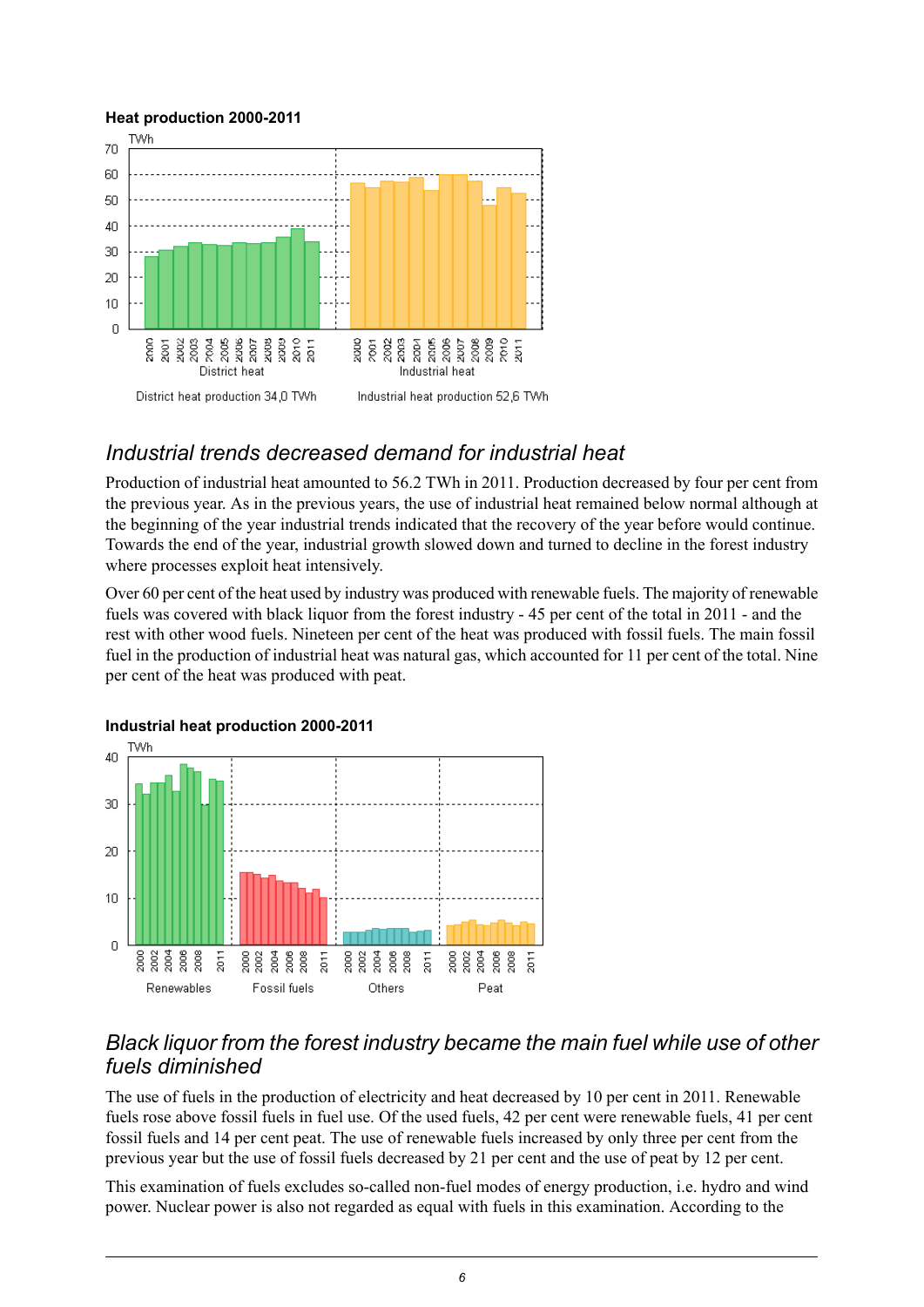international statistical convention, the efficiency ratio of nuclear power is assumes to be 33 per cent, i.e. three-fold amount compared to the produced electricity is counted as primary energy.

The use of black liquor from the forest industry remained almost unchanged although according to the Volume Index of Industrial Output the moving year-on-year change in the forest industry's output was -3.8 per cent. The use of coal and natural gas decreased, that of coal outright plummeted. The use of peat diminished as the production of peat decreased from the previous years. A summer season that is ideal for peat production includes long rainless periods. Although summer 2011 was sunny and warm, rains were plentiful and came at regular intervals. The decreased amount of peat was compensated with the use of wood fuels.



<span id="page-6-0"></span>

The use of fuels in separate production of electricity means the use of fuels in the production of condensing power. Other separate production of electricity is regarded as being so-called non-fuel. The amount of produced condensing power decreased by nine per cent but the volume of fuel used for condensing power decreased by 27 per cent. The difference is explained by the efficiency ratio of production, i.e. the ratio between produced electricity and used amount of fuel. The efficiency ratio of condensing power typically varies from 35 to 40 per cent, while around 75 to 80 per cent of fuel energy can be utilised in combined heat and power production and some 80 to 90 per cent in separate heat and power production.

<span id="page-6-1"></span>Sixty per cent of the fuels used in condensing power production were fossil fuels. The share of peat was good one-fifth. The use of coal, the most important fossil fuel, diminished by 44 per cent. The use of peat diminished. By contrast, the use of other wood fuelsincreased. Asthe use of fossil fuels and peat diminished the share of renewable fuels rose to 20 per cent.



#### **Use of fuels in separate electricity production 2010-2011**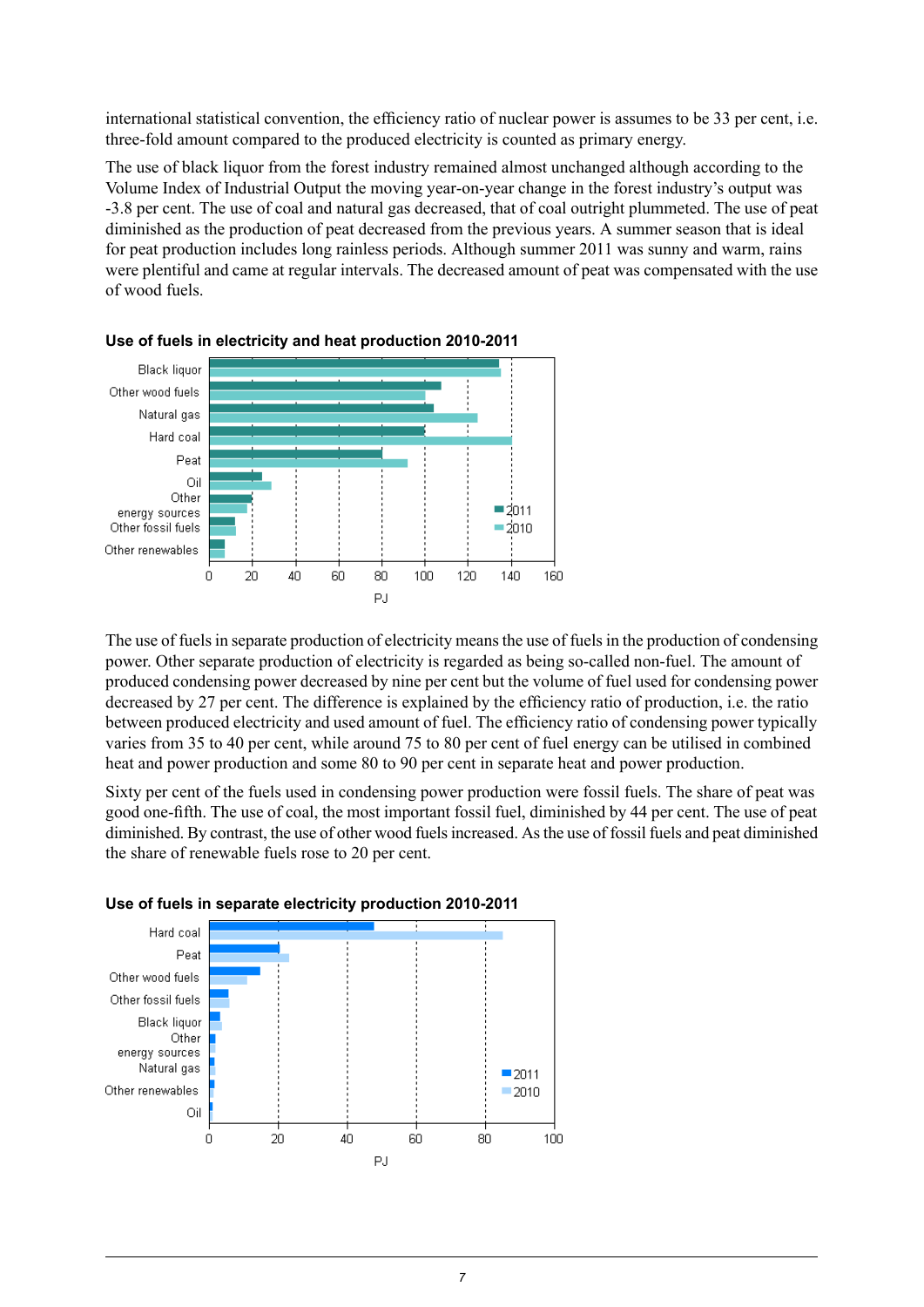No major changes took place in the use of fuels in combined heat and power production. The main changes were reductions in the use of natural gas and peat. As the use of fossil fuels and peat diminished the share of renewable fuels rose to 50 per cent.



#### <span id="page-7-0"></span>**Use of fuels in combined heat and power production 2010-2011**

<span id="page-7-1"></span>The use of oil in separate heat production decreased by 20 per cent, making "other wood fuels" the largest fuel category. The use of fossil fuels decreased by 21 per cent and the use of peat by 18 per cent.



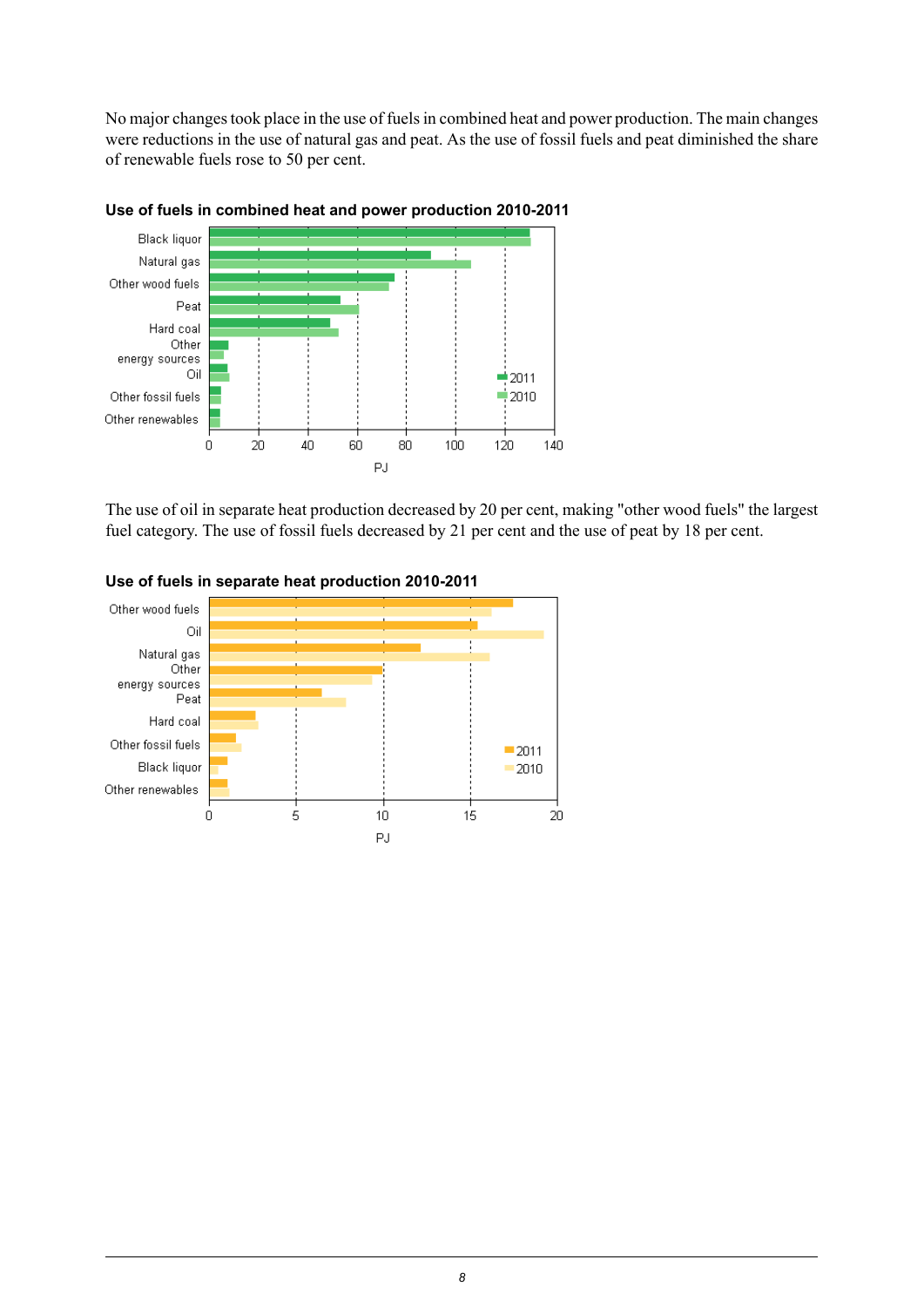## *Appendix tables*

### <span id="page-8-0"></span>**Appendix table 1. Electricity and heat production by production mode and fuel in 2011**

|                                                                                                                  | <b>Corrected</b> on 18 October 2012. The corrections are indicated in red. |                            |                              |                                |                           |                |
|------------------------------------------------------------------------------------------------------------------|----------------------------------------------------------------------------|----------------------------|------------------------------|--------------------------------|---------------------------|----------------|
|                                                                                                                  |                                                                            | Electricity,<br><b>GWh</b> | District heat,<br><b>GWh</b> | <b>Industrial</b><br>heat, GWh | Fuels used,<br><b>GWh</b> | Fuels used, TJ |
| Condensing                                                                                                       | Oil                                                                        | 107                        | $\ddotsc$                    | $\ddot{\phantom{1}}$           | 378                       | 1 3 6 1        |
| power<br>$\boldsymbol{production}^{1)}$<br>heat and<br>power<br><b>Separate</b><br>production<br>of heat $^{7)}$ | Hard coal                                                                  | 5 1 8 7                    | $\ddotsc$                    | $\ddotsc$                      | 13 3 3 1                  | 47 992         |
|                                                                                                                  | Natural gas                                                                | 185                        | $\ddotsc$                    | $\ddotsc$                      | 507                       | 1824           |
|                                                                                                                  | Other fossil <sup>2)3)</sup>                                               | 437                        | $\ddotsc$                    | $\ddotsc$                      | 1659                      | 5974           |
|                                                                                                                  | Peat                                                                       | 2012                       | $\ddot{\phantom{a}}$         | μ,                             | 5780                      | 20 807         |
|                                                                                                                  | Black liquor and other<br>concentrated liquors                             | 262                        | $\ddot{\phantom{a}}$         | $\ddot{\phantom{a}}$           | 938                       | 3 3 7 8        |
|                                                                                                                  | Other wood fuels                                                           | 1 3 5 2                    | $\ddotsc$                    | $\ddot{\phantom{a}}$           | 4 2 2 5                   | 15 209         |
|                                                                                                                  | Other renewables <sup>2)4)</sup>                                           | 166                        | à.                           | $\ddot{\phantom{0}}$           | 499                       | 1797           |
|                                                                                                                  | Other energy sources <sup>5)</sup>                                         | 113                        | à.                           | $\ddot{\phantom{a}}$           | 586                       | 2 108          |
|                                                                                                                  | <b>Total</b>                                                               | 9822                       | Ω.                           | .,                             | 27 903                    | 100 450        |
| <b>Combined</b>                                                                                                  | Oil                                                                        | 274                        | 164                          | 1 2 4 8                        | 2 2 2 9                   | 8025           |
| production <sup>6)</sup> Natural gas                                                                             | Hard coal                                                                  | 3947                       | 7 0 0 2                      | 798                            | 13749                     | 49 4 84        |
|                                                                                                                  |                                                                            | 9017                       | 7 0 9 5                      | 5024                           | 25 137                    | 90 493         |
|                                                                                                                  | Other fossil <sup>2)3)</sup>                                               | 179                        | 361                          | 565                            | 1419                      | 5 109          |
|                                                                                                                  | Peat                                                                       | 3 0 4 1                    | 5 2 1 4                      | 3 9 0 9                        | 14 9 24                   | 53726          |
|                                                                                                                  | Black liquor and other<br>concentrated liquors                             | 4806                       | 179                          | 23 603                         | 36 244                    | 130 477        |
|                                                                                                                  | Other wood fuels                                                           | 3720                       | 5518                         | 7853                           | 20 998                    | 75 594         |
|                                                                                                                  | Other renewables <sup>2)4)</sup>                                           | 251                        | 310                          | 501                            | 1 3 8 2                   | 4976           |
|                                                                                                                  | Other energy sources <sup>5)</sup>                                         | 307                        | 202                          | 1 3 0 1                        | 2 2 4 4                   | 8078           |
|                                                                                                                  | <b>Total</b>                                                               | 25 543                     | 26 045                       | 44 800                         | 118 323                   | 425 962        |
|                                                                                                                  | Oil                                                                        | $\ddot{\phantom{a}}$       | 1442                         | 1 2 4 1                        | 4 3 1 8                   | 15 544         |
|                                                                                                                  | Hard coal                                                                  | $\ddot{\phantom{a}}$       | 580                          | 91                             | 746                       | 2685           |
|                                                                                                                  | Natural gas                                                                |                            | 1994                         | 1 0 2 3                        | 3 3 9 1                   | 12 206         |
|                                                                                                                  | Other fossil <sup>2)3)</sup>                                               |                            | 239                          | 97                             | 433                       | 1560           |
|                                                                                                                  | Peat                                                                       | ä.                         | 940                          | 592                            | 1796                      | 6465           |
|                                                                                                                  | Black liquor and other<br>concentrated liquors                             | μ.                         | 16                           | 238                            | 318                       | 1 1 4 4        |
|                                                                                                                  | Other wood fuels                                                           | $\ddotsc$                  | 1524                         | 2 5 7 3                        | 4873                      | 17451          |
|                                                                                                                  | Other renewables <sup><math>2)4)</math></sup>                              | $\ddot{\phantom{a}}$       | 152                          | 95                             | 301                       | 1085           |
|                                                                                                                  | Other energy sources <sup>5)</sup>                                         | $\ddotsc$                  | 1 0 9 7                      | 1884                           | 2816                      | 10 138         |
|                                                                                                                  | <b>Total</b>                                                               |                            | 7984                         | 7834                           | 18 991                    | 68 368         |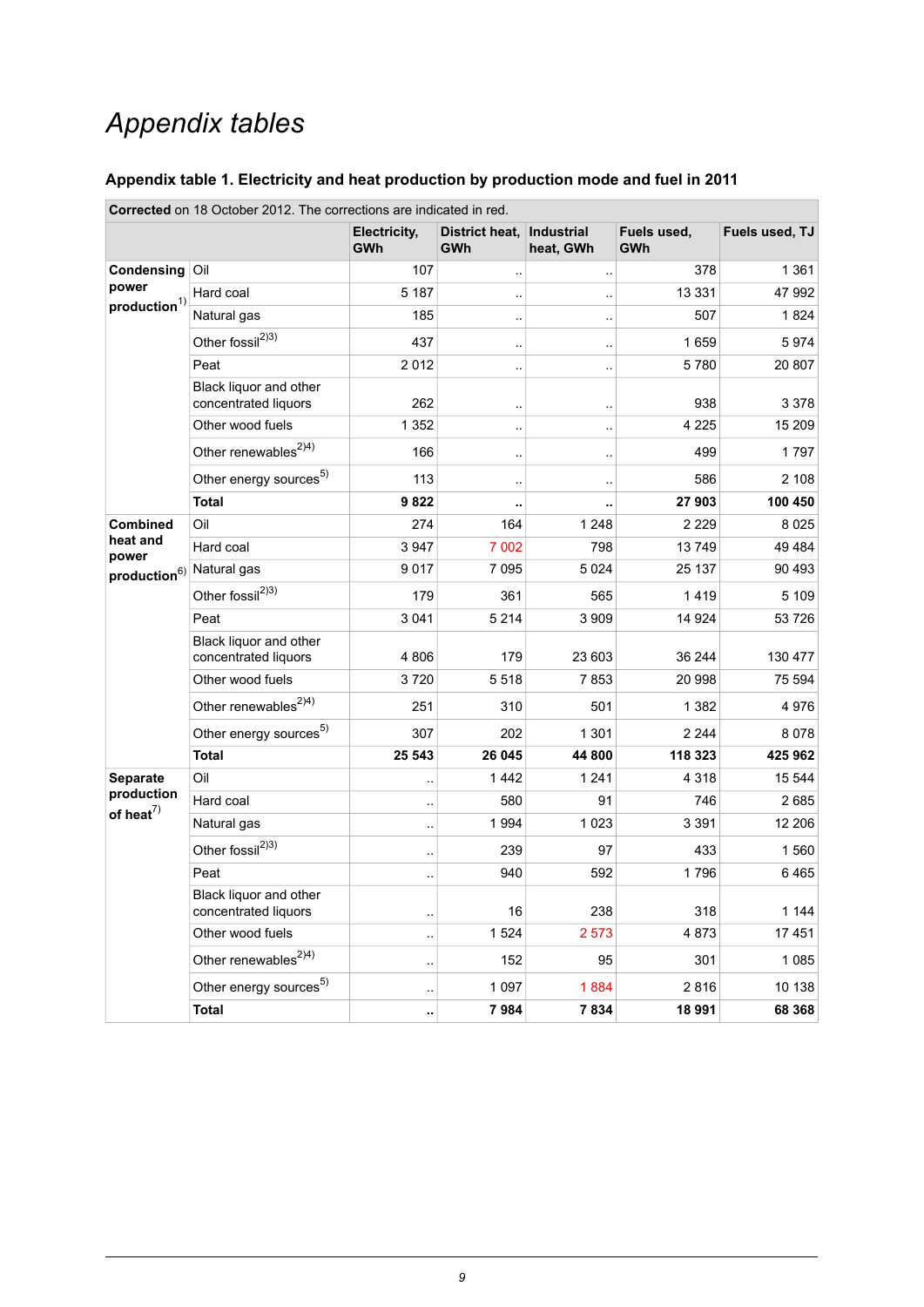|              |                                                | Electricity,<br><b>GWh</b> | District heat.<br>GWh | Industrial<br>heat, GWh | Fuels used,<br><b>GWh</b> | Fuels used, TJ |
|--------------|------------------------------------------------|----------------------------|-----------------------|-------------------------|---------------------------|----------------|
| <b>Total</b> | Oil                                            | 380                        | 1606                  | 2489                    | 6925                      | 24 930         |
|              | Hard coal                                      | 9 1 3 4                    | 7581                  | 888                     | 27823                     | 100 161        |
|              | Natural gas                                    | 9 2 0 2                    | 9090                  | 6 0 4 6                 | 29 0 34                   | 104 523        |
|              | Other fossil <sup>2)3)</sup>                   | 616                        | 599                   | 662                     | 3512                      | 12 643         |
|              | Peat                                           | 5054                       | 6 1 5 4               | 4 5 0 1                 | 22 4 9 9                  | 80 997         |
|              | Black liquor and other<br>concentrated liquors | 5067                       | 195                   | 23 840                  | 37 500                    | 134 999        |
|              | Other wood fuels                               | 5073                       | 7 0 4 2               | 10 4 25                 | 30 095                    | 108 344        |
|              | Other renewables <sup>2)4)</sup>               | 418                        | 462                   | 596                     | 2 1 8 3                   | 7858           |
|              | Other energy sources <sup>5)</sup>             | 421                        | 1 300                 | 3 1 8 5                 | 5646                      | 20 3 25        |
|              | <b>Total</b>                                   | 35 365                     | 34 0 29               | 52 634                  | 165 217                   | 594 780        |

**Corrected** on 18 October 2012. The corrections are indicated in red.

1) Condensate parts produced in connection with combined heat and power production were calculated with condensing power.

Mixed fuels (such as recycled fuel) are divided into renewable and fossil fuels in ratio to the fossil and biodegradable coal contained 2) in them.

Other fossil fuels include blast furnace gas and coke oven gas and coke, and plastics fuels and other waste fuels and the fossil 3) part of mixed fuels.

4) Other renewable fuels comprise the bio part of mixed fuels and biogas.

5) Other energy sources include hydrogen, electricity, and reaction and secondary heat of industry.

6) Combined heat and power production includes pure combined production.

<span id="page-9-0"></span>7) Reduction heat produced in connection with condensate production and combined heat and power production were calculated in separate production of heat.

#### **Appendix table 2. Fuel use in electricity and heat production, TJ**

**Corrected** on 18 October 2012. The corrections are indicated in red. 2000 2001 2002 2003 2004 2005 2006 2007 2008 2009 2010 2011 Fossil fuels - Oil 33 739 38 215 37 931 38 062 36 047 33 182 31 207 31 978 28 240 29 506 29 266 24 930 - Hard coal 94 966 114 741 131 811 190 250 166 911 77 136 163 511 138 006 90 027 112 545 141 046 100 161 - Natural gas 117 387 129 063 127 718 143 158 138 375 124 230 131 457 118 038 122 324 111 565 125 156 104 523 - Other, fossil | 12 112 | 12 470 | 12 559 | 13 639 | 13 627 | 13 630 | 12 899 | 13 708 | 13 478 | 12 071 | 13 052 | 12 643 - Total 258 203 294 489 310 018 385 108 354 959 248 117 339 073 301 731 254 069 265 687 308 521 242 257 Peat 61 143 84 551 89 914 99 277 87 999 67 617 91 232 100 277 79 713 70 380 92 553 80 997 Renewable fuels 137 929 126 744 140 115 141 194 148 217 132 127 156 030 153 060 143 746 110 131 135 590 134 999 - Black liquor and other concentrated liquors 76 203 76 049 80 052 82 086 89 390 85 835 93 722 82 858 92 981 84 535 100 708 108 344 - Other wood fuels 2 914 3 578 3 587 4 337 5 083 6 471 5 713 6 705 7 632 7 869 7 759 7 858 - Other renewables 217 046 206 371 223 755 227 616 242 630 224 434 242 624 242 624 244 358 202 535 244 058 251 201 - Renewable fuels total 15 339 14 749 15 573 19 264 20 511 19 906 20 949 20 848 23 466 17 484 18 095 20 325 Other energy sources Total 551 730 600 160 639 259 731 265 706 160 560 134 706 719 665 479 601 606 556 086 663 227 594 780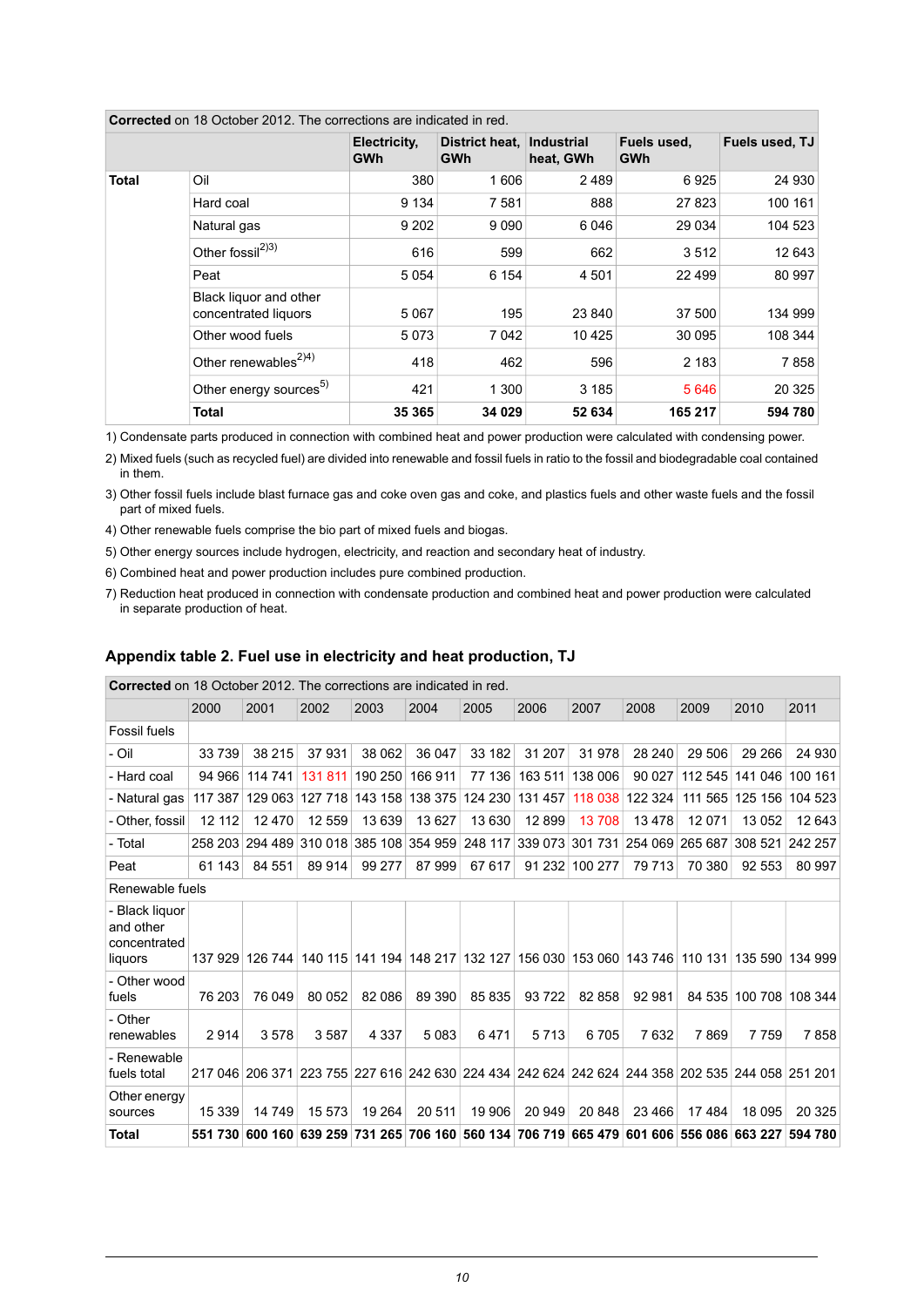|                                                | 2000    | 2001   | 2002                        | 2003          | 2004    | 2005          | 2006          | 2007                               | 2008                 | 2009                 | 2010          | 2011          |
|------------------------------------------------|---------|--------|-----------------------------|---------------|---------|---------------|---------------|------------------------------------|----------------------|----------------------|---------------|---------------|
| Nuclear power                                  | 21 575  |        | 21 854 21 395 21 830        |               |         |               |               | 21 814 22 356 22 004 22 501 22 050 |                      | 22 601               |               | 21 889 22 266 |
| <b>Fossil fuels</b>                            |         |        |                             |               |         |               |               |                                    |                      |                      |               |               |
| - Oil                                          | 540     | 610    | 836                         | 910           | 570     | 454           | 439           | 431                                | 619                  | 482                  | 442           | 380           |
| - Hard coal                                    | 7981    | 9950   | 11 834                      | 17 929        | 15416   | 6074          | 15 211        | 12 972                             | 7955                 | 10 4 05              | 13 571        | 9 1 3 4       |
| - Natural gas                                  | 9856    | 11 182 | 11274                       | 13 4 35       | 12 370  | 10 896        | 11 941        |                                    | 10 250 10 719        | 9543                 | 10 977        | 9 2 0 2       |
| - Other, fossil                                | 723     | 717    | 715                         | 728           | 698     | 780           | 758           | 801                                | 753                  | 587                  | 670           | 616           |
| - Fossil. total                                | 19 100  | 22 459 |                             | 24 668 33 002 | 29 054  | 18 204        | 28 349        |                                    | 24 454 20 046 21 017 |                      | 25 660        | 19 3 33       |
| Peat                                           | 3689    | 5797   | 6 142                       | 6831          | 6 1 2 0 | 4 208         | 6 20 7        | 6918                               | 4868                 | 4 1 2 3              | 5854          | 5054          |
| <b>Renewable fuels</b>                         |         |        |                             |               |         |               |               |                                    |                      |                      |               |               |
| - Hydro power                                  | 14 453  | 13 018 | 10 623                      | 9455          | 14 8 65 |               | 13 428 11 313 | 13 991                             | 16 909               | 12 573               |               | 12 743 12 278 |
| - Wind power                                   | 77      | 70     | 63                          | 92            | 120     | 168           | 153           | 188                                | 261                  | 277                  | 294           | 481           |
| Black liquor and other<br>concentrated liquors | 5 1 2 7 | 4765   | 5 1 4 0                     | 5 2 5 5       | 5778    | 5 0 6 0       | 5901          | 5 7 1 1                            | 5 3 1 2              | 4 2 8 7              | 5 3 3 3       | 5 0 6 7       |
| - Other wood fuels                             | 2 9 0 0 | 2863   | 3 1 7 4                     | 3 3 5 4       | 3815    | 3643          | 4 0 5 4       | 3 3 9 1                            | 4 183                | 3610                 | 4630          | 5073          |
| - Other renewables                             | 123     | 167    | 160                         | 203           | 245     | 291           | 248           | 318                                | 343                  | 360                  | 413           | 418           |
| - Renewable fuels total                        | 22 679  | 20 882 | 19 160                      | 18 359        |         | 24 823 22 591 | 21 669        |                                    | 23 599 27 009 21     | 106                  | 23 414 23 318 |               |
| Other energy sources                           | 234     | 237    | 252                         | 355           | 360     | 298           | 395           | 345                                | 503                  | 360                  | 386           | 421           |
| Total production                               | 67 278  | 71 229 |                             | 71 618 80 377 | 82 171  | 67 657 78 623 |               |                                    | 77 817 74 475        | 69 207               | 77 203 70 390 |               |
| Net imports of electricity                     | 11 880  | 9959   | 11 925                      | 4852          | 4 8 7 0 | 17 014        | 11 401        | 12 557                             | 12772                | 12 085               | 10 501        | 13851         |
| <b>Total</b>                                   | 79 158  |        | 81 188 83 543 85 229 87 041 |               |         | 84 671 90 024 |               |                                    | 90 374 87 247        | 81 292 87 703 84 241 |               |               |

## <span id="page-10-0"></span>**Appendix table 3. Production and total consumption of electricity, GWh**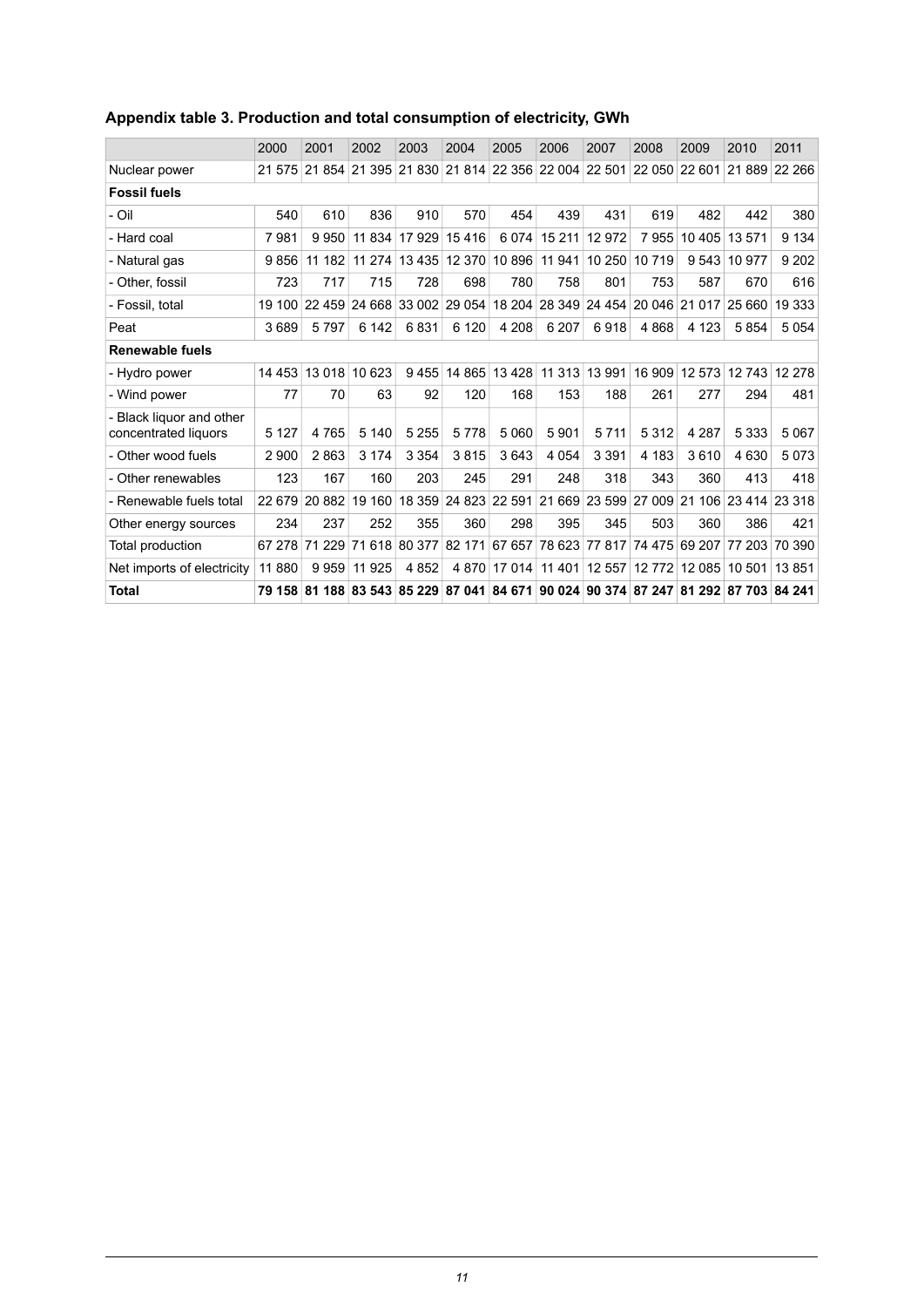## <span id="page-11-0"></span>**Appendix table 4. District heat production, GWh**

|                                                  | 2000    | 2001    | 2002          | 2003    | 2004    | 2005          | 2006                 | 2007    | 2008    | 2009                        | 2010   | 2011          |
|--------------------------------------------------|---------|---------|---------------|---------|---------|---------------|----------------------|---------|---------|-----------------------------|--------|---------------|
| <b>Fossil fuels</b>                              |         |         |               |         |         |               |                      |         |         |                             |        |               |
| - Oil                                            | 1 7 7 2 | 2 3 0 6 | 2 3 3 6       | 2488    | 2 0 0 9 | 1846          | 2 2 8 6              | 2 2 9 0 | 1787    | 2623                        | 2644   | 1606          |
| - Hard coal                                      | 7 3 0 7 | 8 2 1 2 | 8 5 0 3       | 9051    | 8 2 3 3 | 7 7 1 0       | 8882                 | 8 2 6 2 | 7 188   | 8 0 4 8                     | 7997   | 7581          |
| - Natural gas                                    | 9627    | 10035   | 10 368        | 10 251  | 10 945  | 10 977        | 9737                 | 9 7 8 2 | 10 685  | 10 382                      | 11 787 | 9090          |
| - Other, fossil                                  | 394     | 494     | 485           | 287     | 334     | 346           | 284                  | 312     | 473     | 591                         | 551    | 599           |
| - Fossil, total                                  | 19 099  | 21 047  | 21 692 22 077 |         |         |               | 21 520 20 879 21 189 |         |         | 20 646 20 133 21 644 22 978 |        | 18 876        |
| Peat                                             | 4887    | 5654    | 6048          | 6488    | 6 0 6 0 | 5484          | 6 158                | 7 0 3 9 | 6 159   | 6 309                       | 7 5 24 | 6 1 5 4       |
| <b>Renewable fuels</b>                           |         |         |               |         |         |               |                      |         |         |                             |        |               |
| - Black liquor and other<br>concentrated liquors | 380     | 406     | 291           | 296     | 298     | 276           | 388                  | 218     | 239     | 226                         | 251    | 195           |
| - Other wood fuels                               | 2728    | 2851    | 3 3 3 0       | 3 5 3 4 | 3842    | 4 2 6 8       | 4472                 | 3977    | 4 9 0 2 | 5 6 6 6                     | 6712   | 7 0 4 2       |
| - Other renewables                               | 211     | 231     | 230           | 280     | 365     | 598           | 440                  | 526     | 672     | 676                         | 532    | 462           |
| - Renewable fuels total                          | 3 3 1 9 | 3488    | 3851          | 4 109   | 4 5 0 5 | 5 1 4 2       | 5 300                | 4 7 2 1 | 5813    | 6568                        | 7494   | 7700          |
| Other energy sources                             | 711     | 575     | 608           | 774     | 764     | 873           | 781                  | 823     | 1 2 4 3 | 1042                        | 1044   | 1 300         |
| Total                                            | 28 016  | 30 764  | 32 199        | 33 449  |         | 32 849 32 377 | 33 4 28              | 33 229  | 33 348  | 35 563                      |        | 39 040 34 039 |

**Corrected** on 18 October 2012. The corrections are indicated in red.

#### <span id="page-11-1"></span>**Appendix table 5. Industrial heat production, GWh**

|                                                  | 2000    | 2001    | 2002                        | 2003    | 2004    | 2005                                                    | 2006          | 2007    | 2008          | 2009    | 2010    | 2011                               |
|--------------------------------------------------|---------|---------|-----------------------------|---------|---------|---------------------------------------------------------|---------------|---------|---------------|---------|---------|------------------------------------|
| <b>Fossil fuels</b>                              |         |         |                             |         |         |                                                         |               |         |               |         |         |                                    |
| - Oil                                            | 4 7 8 7 | 4656    | 4665                        | 4 2 4 7 | 4 3 9 6 | 4 1 9 6                                                 | 3755          | 3754    | 3 2 5 6       | 2993    | 3 1 4 2 | 2489                               |
| - Hard coal                                      | 1967    | 1 733   | 1621                        | 1544    | 1519    | 1471                                                    | 1431          | 1 3 8 1 | 1 3 2 2       | 1 040   | 1 000   | 888                                |
| - Natural gas                                    | 7961    | 8 3 6 2 | 7838                        | 7 5 7 4 | 8 0 6 2 | 7 3 5 4                                                 | 7616          | 7 509   | 6908          | 6440    | 6932    | 6046                               |
| - Other, fossil                                  | 690     | 748     | 875                         | 806     | 840     | 727                                                     | 533           | 632     | 590           | 690     | 736     | 662                                |
| - Fossil, total                                  | 15 405  | 15499   | 14 999                      | 14 172  | 14 816  |                                                         | 13 749 13 335 | 13 277  | 12 0 75       | 11 172  | 11 811  | 10 086                             |
| Peat                                             | 4 182   | 4414    | 5011                        | 5 2 7 0 | 4411    | 4 0 6 7                                                 | 4 7 4 1       | 5 2 5 4 | 4 8 0 9       | 4 2 2 8 | 4 9 4 3 | 4 5 0 1                            |
| <b>Renewable fuels</b>                           |         |         |                             |         |         |                                                         |               |         |               |         |         |                                    |
| - Black liguor and other<br>concentrated liquors | 23 180  |         |                             |         |         | 21 259 23 730 23 626 24 659 22 015 26 632 26 571 25 715 |               |         |               |         |         | 19 899 24 460 23 840               |
| - Other wood fuels                               | 10 781  |         | 10 502 10 479 10 389        |         |         | 11 027 10 152 11 216                                    |               |         | 10 616 10 600 | 9 2 2 8 |         | 10 180 10 425                      |
| - Other renewables                               | 312     | 354     | 384                         | 455     | 464     | 512                                                     | 531           | 557     | 535           | 568     | 553     | 596                                |
| - Renewable fuels total                          | 34 273  | 32 114  | 34 593                      | 34 470  | 36 151  |                                                         | 32 680 38 379 |         | 37 745 36 850 | 29 694  |         | 35 194 34 862                      |
| Other energy sources                             | 2757    | 2741    | 2765                        | 3 2 4 5 | 3489    | 3 3 5 2                                                 | 3615          | 3593    | 3632          | 2721    | 2896    | 3 1 8 5                            |
| <b>Total</b>                                     | 56 617  |         | 54 768 57 368 57 158 58 867 |         |         | 53 847                                                  | 60 069        |         |               |         |         | 59 868 57 366 47 816 54 844 52 634 |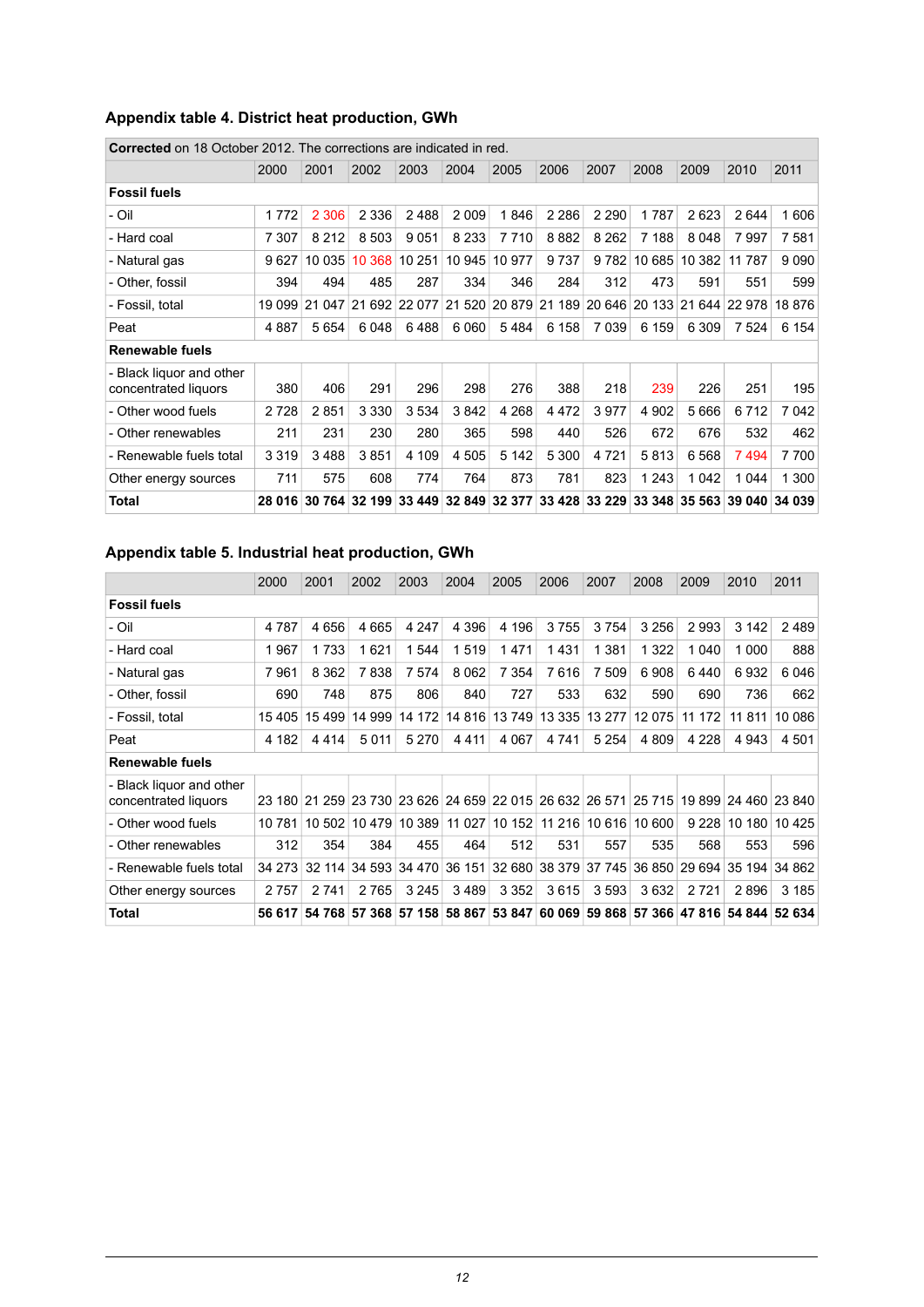## *Appendix figures*



### <span id="page-12-0"></span>**Appendix figure 1. Electricity generation by energy sources 2011**

<span id="page-12-1"></span>



<span id="page-12-2"></span>

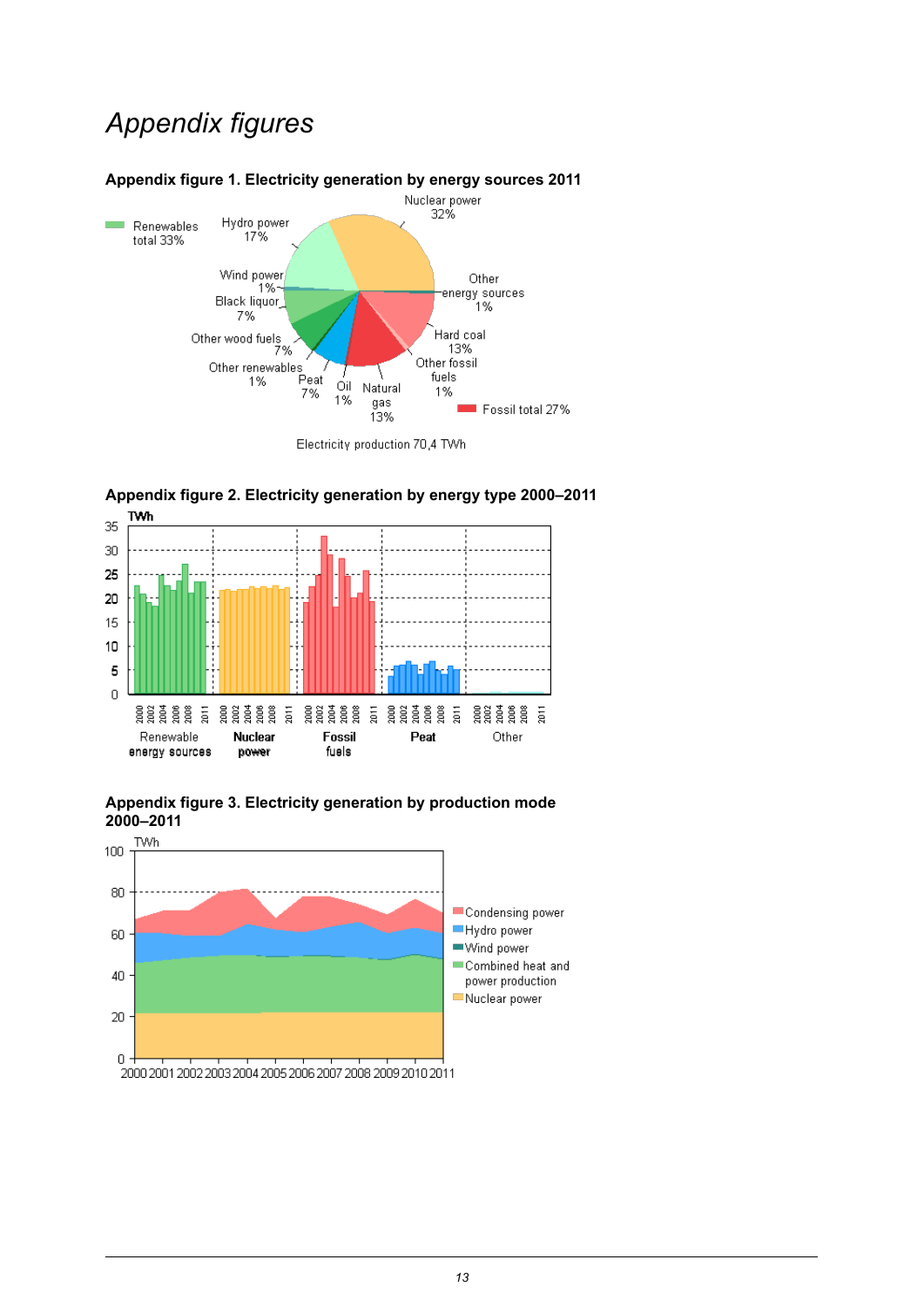

<span id="page-13-0"></span>

<span id="page-13-1"></span>





<span id="page-13-2"></span>**Appendix figure 6. Heat production 2000–2011**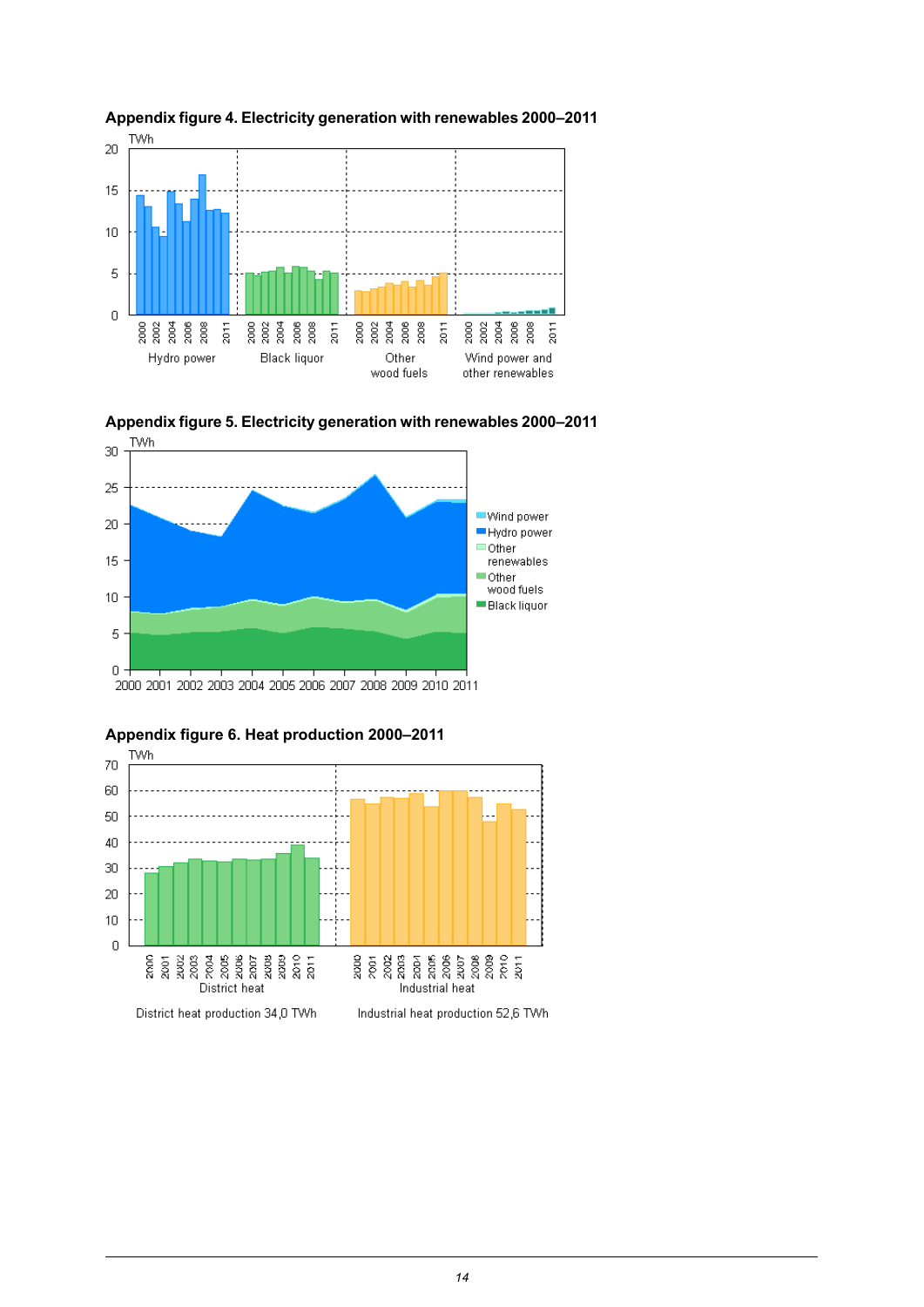

<span id="page-14-1"></span>

<span id="page-14-0"></span>

<span id="page-14-2"></span>**Appendix figure 9. Fuel use by production mode in electricity and**



Total use of fuels 595 PJ or 165 TWh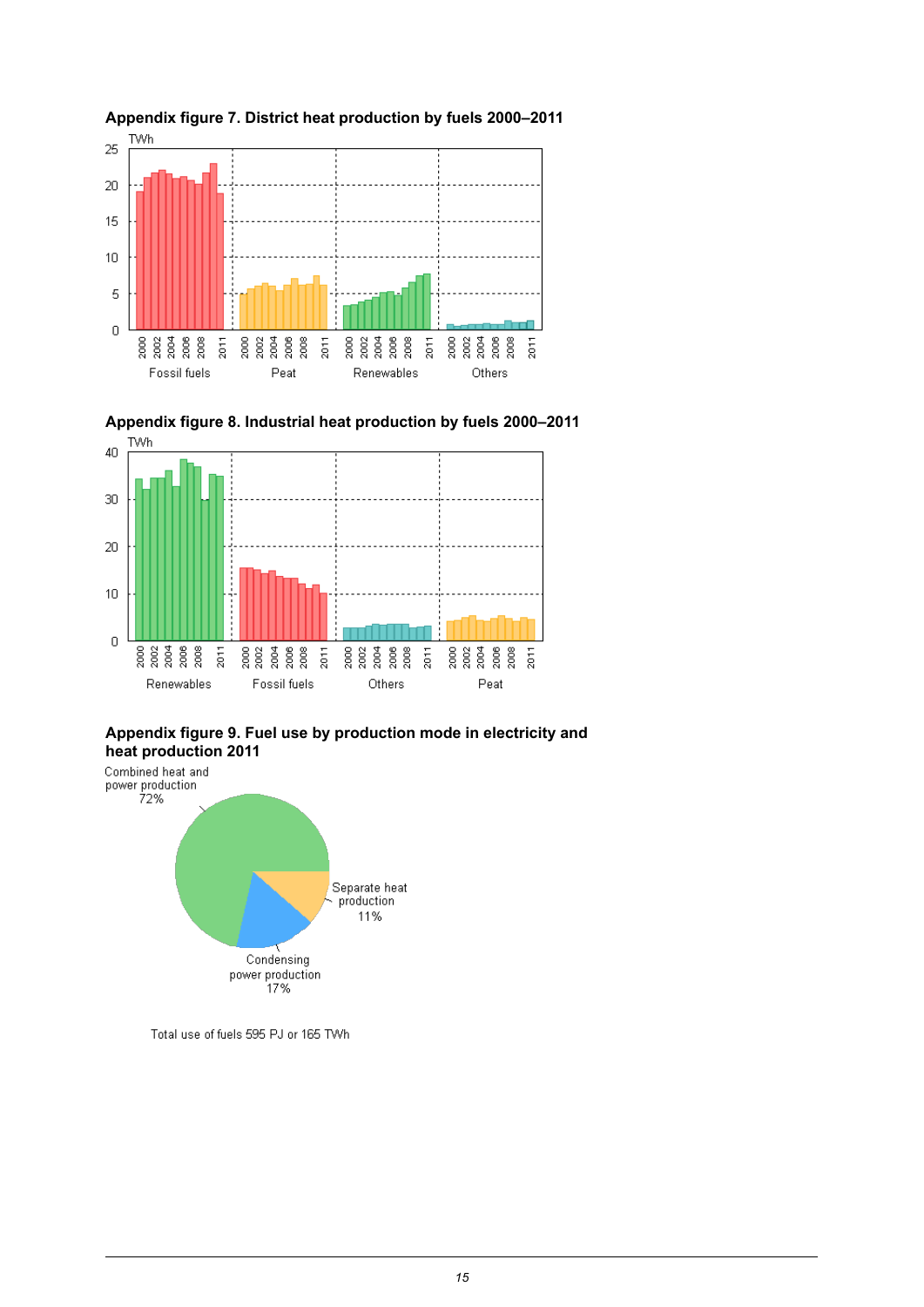

#### <span id="page-15-0"></span>**Appendix figure 10. Fuel use in electricity and heat production 2010–2011**

<span id="page-15-1"></span>



<span id="page-15-2"></span>**Appendixfigure12. Fuel usein combined heatand power production 2010–2011**

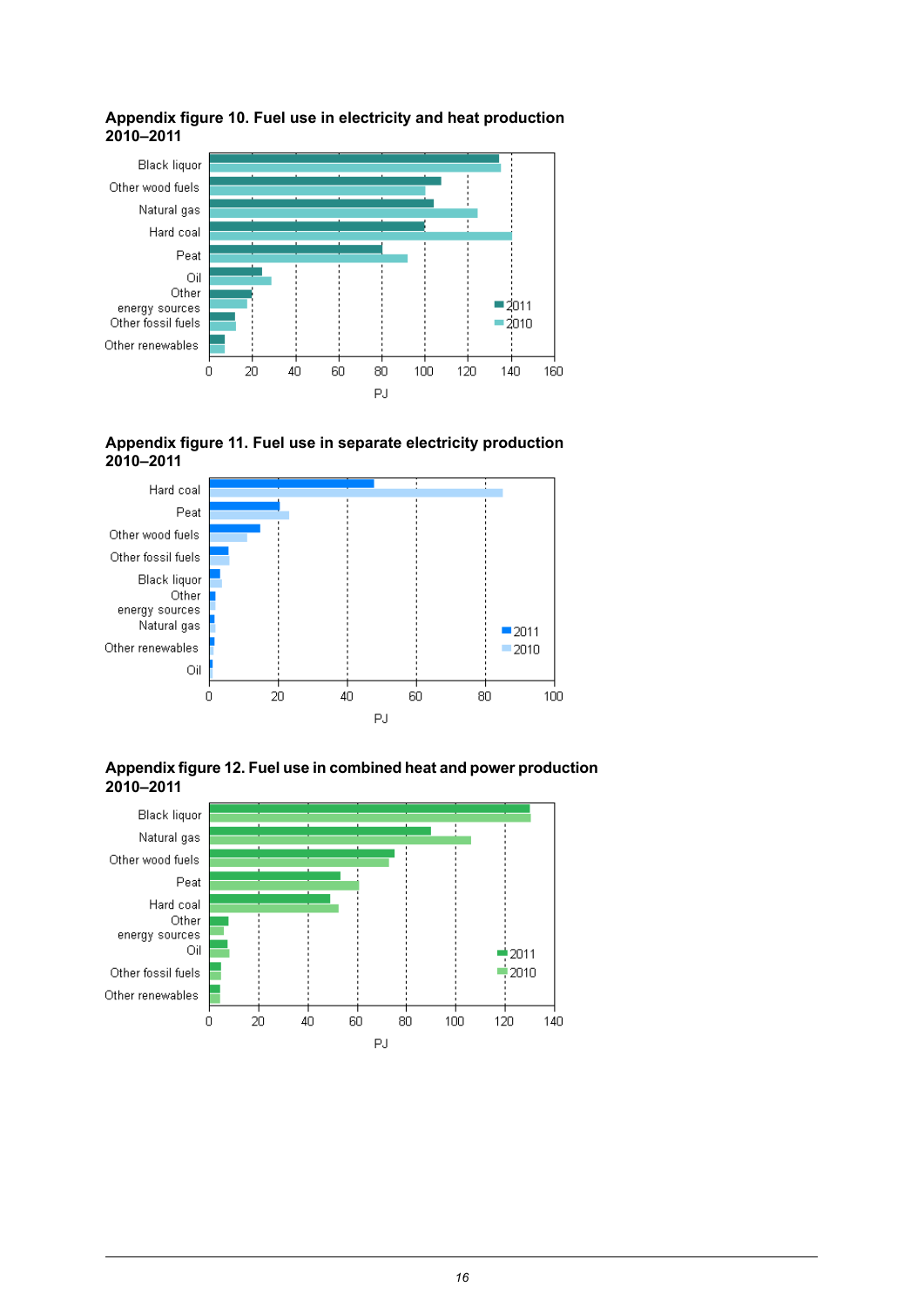

## <span id="page-16-0"></span>**Appendix figure 13. Fuel use in separate heat production 2010–2011**